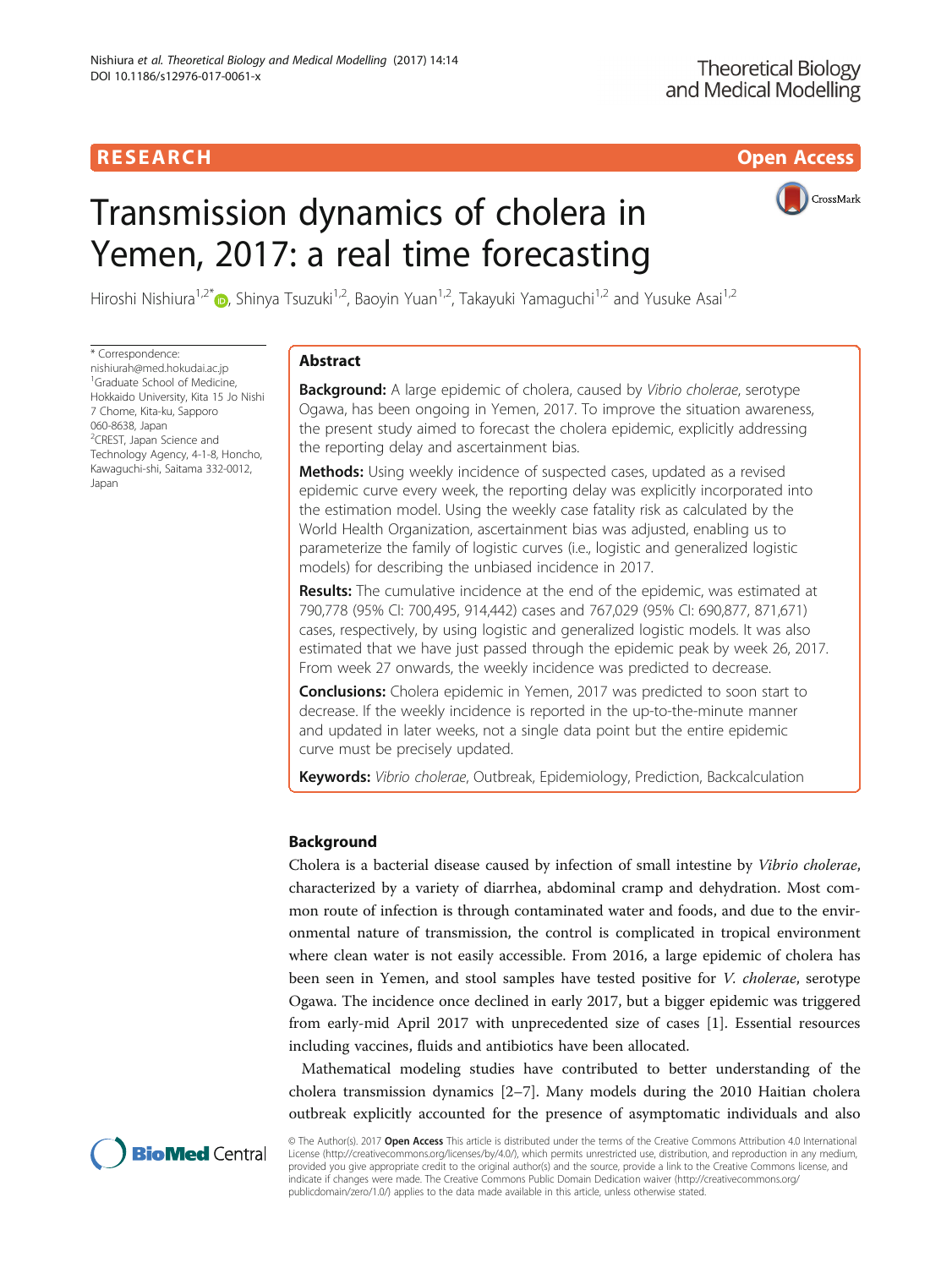the transmission through water environment, because these features, especially the former have been the issue of unrecognized part of the outbreak [[8\]](#page-7-0). Models have been frequently utilized for theoretically optimizing resource allocation of antibiotics and oral vaccines [\[2](#page-7-0)–[8](#page-7-0)] in collaboration with public health experts [\[9](#page-7-0)].

Such modeling effort has been extended to real-time analysis and explicit assessment of predictive ability during the outbreak in Haiti [\[10](#page-7-0), [11](#page-7-0)]. However, in the context of Yemen epidemic 2017, a modeling effort for both now-casting and forecasting, elevating situation awareness of both experts and the public, has yet to be made using a parsimonious modeling approach, possibly with real time updates. The present study aims to forecast the cholera epidemic in Yemen, 2017, explicitly addressing the reporting delay and ascertainment bias.

## Methods

### Epidemiological data

The present study analyzed the 2017 epidemic that we assumed to have started from 16 April 2017 (the first date of week 16) which coincided with a new increase in the reported incidence in 2017. Situation report of the cholera outbreak, as represented by Weekly Update and Epidemiology Bulletin, has been managed by the World Health Organization (WHO) Regional Office for the Eastern Mediterranean Regional Office, and the present study used weekly counts of suspected cases and deaths as reported in the Epidemiology Bulletin [[12\]](#page-7-0). Suspected case of cholera adhered to the WHO's classical case definition. That is, a case of cholera was suspected when a patient aged 5 years or more develops acute watery diarrhea, with or without vomiting [[13](#page-7-0)]. The socalled case fatality risk (CFR), which was calculated in each week as the ratio of weekly count of deaths to that of cases, was also retrieved.

#### Modeling methods

Let  $c_{t,\Delta t}$  be weekly "reported" incidence in week t which took place in  $\Delta t$  days since the first date of corresponding week: we account for  $\Delta t$  because  $\Delta t$  greatly varied by Epidemiology Bulletin. Let  $j_t$  be the actual (unbiased) incidence in week t. That is, here we explicitly distinguish reported incidence  $c$  from actual incidence  $j$ . Setting the latest value of CFR in week 26 as the baseline (i.e. 1.0), the relative CFR of week  $t$  is denoted by  $\alpha_t$ .  $F_{\Delta t}$  is the cumulative distribution function of the time from illness onset to reporting. We assume that the actual (unbiased) CFR is a constant without any interventions or treatment and that all deaths are reported. Moreover, we assume that  $\alpha_t$  in and after week 26 remains to be the value of 1. The expected value of the weekly incidence is described as

$$
E\left[c_{t,\Delta t}\right] = \frac{j_t}{\alpha_t} F_{7(s-t)+\Delta t},\tag{1}
$$

where s represents the latest week of observation (for  $t \leq s$ ).  $F_{\Delta t}$  was assumed to follow an exponential distribution with mean  $\delta$  days, i.e.,  $F_{\Delta t} = 1 - \exp(-\Delta t / \delta)$ , and thus, the product of j and F captures the reporting delay structure in empirical data.  $F_{\Delta t}$  is important in interpreting the updated epidemic curve every week. As we assume that the WHO's weekly CFR estimate mirrors the frequency of case ascertainment in each week,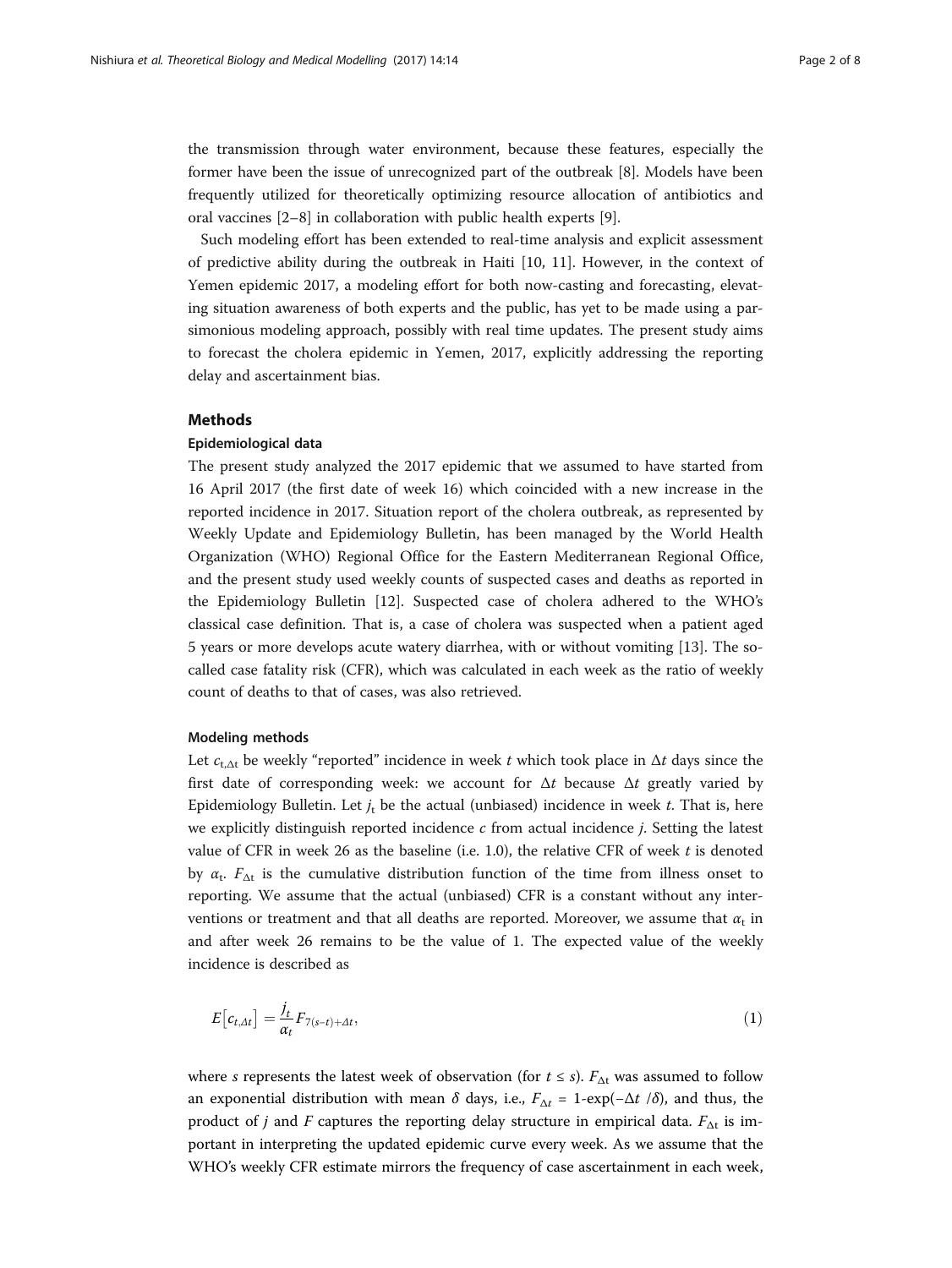$\alpha_t$  adjusts time-dependent variations in case ascertainment. The unbiased incidence,  $j_t$ in week  $t$  is obtained from the cumulative incidence,  $J(t)$ :

$$
j_t = J(t) - J(t-1),\tag{2}
$$

where  $J(t)$  was assumed to be described by two different parsimonious models. One is the logistic growth curve, i.e.,

$$
J(t) = \frac{K}{1 + \exp(-r(t - t_i))},
$$
\n(3)

where  $K$  is referred to as the carrying capacity, representing the cumulative incidence at time infinity, i.e., our interest in the present study, r is the growth rate and  $t_i$  is the point of inflection, corresponding to the peak timing of an epidemic. The other model is a slightly more general model, referred to as the generalized logistic model or the socalled "Richards model", i.e.,

$$
J(t) = \frac{K}{[1 + g \exp(-r(t - t_i))]^{\frac{1}{g}}},
$$
\n(4)

where  $g$  is the parameter that partially determines the point of inflection on vertical axis. The model (4) is known as flexible with only 4 parameters and has been widely applied to capture the temporal distribution of epidemics of variety of diseases [\[14](#page-7-0)–[17\]](#page-7-0).

Assuming that the observed data in week t,  $c_{t,\Delta t}$ , follows a Poisson distribution, the likelihood function to estimate parameters of abovementioned models (i.e., 1 parameter for  $F$  and 3 or 4 parameters for  $J$ ) is

$$
L(\theta;D) = \frac{E\left[c_{t,At}\right]^{c_{t,At}} \exp\left(-E\left[c_{t,At}\right]\right)}{c_{t,At}!},\tag{5}
$$

where  $\theta$  represents the population parameter and  $D$  the observed data.

The maximum likelihood estimates were obtained by minimizing the negative logarithm of (5). Profile likelihood based 95% confidence intervals (CI) were used. To compare model (3) and (4), Akaike Information Criterion (AIC) was employed.

Given empirical data for each observed week, we implemented real time forecasting and sequentially updated it every week. The latest forecast that we present is based on the dataset from week 16 to 26, 2017. The forecast of unbiased cumulative number of cases was obtained from parameterized models (3) and (4). Additionally adjusting the reporting delay, we also produced forecasts of weekly incidence that is expected to be observed in week 27, 28, 29 and 30 in WHO's report.

## Ethical considerations

The present study analyzed data that is publicly available. As such, the datasets used in our study were de-identified and fully anonymized in advance, and the analysis of publicly available data without identity information does not require ethical approval.

## Results

Figure [1](#page-3-0) shows the epidemic curve. The incidence continuously increased from week 16, the first date of which is 16 April 2017 which we use as the initial date of the 2017 epidemic in the following analysis. Counting from 27 April 2017 (from which WHO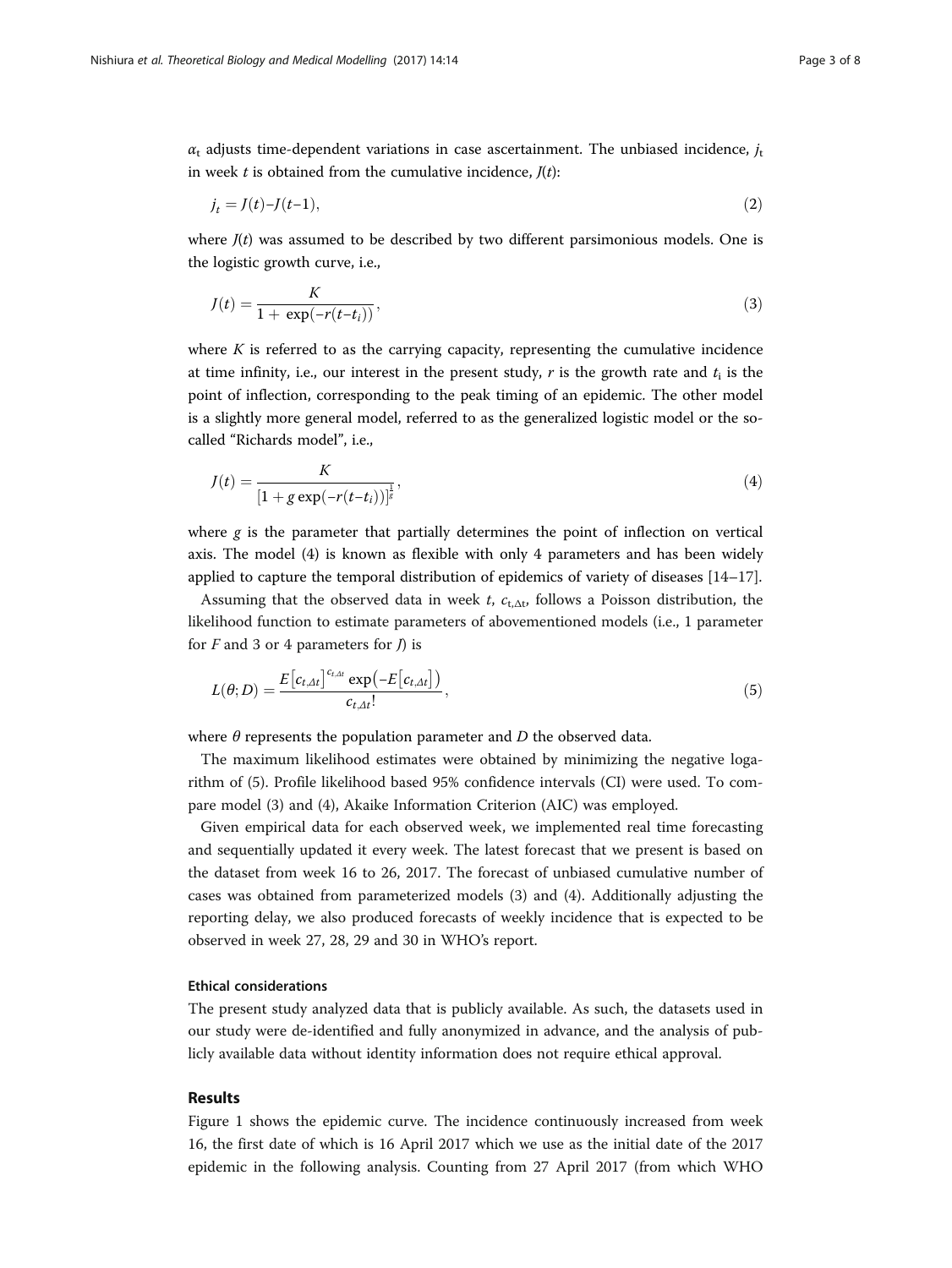<span id="page-3-0"></span>

counted [\[12](#page-7-0)]), a total of 356,591 suspected cases and 1802 deaths were reported as of 17 July 2017. The ratio of weekly deaths to cases (i.e., the so-called CFR in the WHO's report) in the week of 25 June 2017 was 0.27, while that in the week of 16 April 2017 was 1.98. Setting the latest value of CFR (=0.27) as the baseline, those in the week of 16th, 23rd and 30th of April 2017,  $\alpha$ <sub>t</sub>, were 7.39, 5.62 and 7.85, respectively, which we assume that they reflect small case ascertainment in April. Incidence of the latest week 26 in Fig. 1a may look indicating that the epidemic turned into decreasing trend, but Fig. 1b implicates that always the incidence in the latest week is underestimated in its initial report due to reporting delay. In the following week, the current weekly incidence likely increases.

Figure [2](#page-4-0) shows the real-time fitting results of our model. Both logistic and generalized logistic curves qualitatively captured the observed patterns of reported incidence, and that the overall patterns of agreement have not varied with time. AIC values of using the latest data were 1,986,063 and 2,045,441 for logistic and generalized logistic models, respectively, favoring the simpler model (3). The estimated mean reporting delay were 4.4 days (95% CI: 3.2, 5.8) and 4.0 (95% CI: 2.9, 5.3) days for logistic and generalized logistic models, respectively, and the growth rate was 0.06 (95% CI: 0.05, 0.07) per day and 0.18 (95% CI: 0.09, 0.65) per day, respectively, for these models. Parameter g of Richards model was estimated at 6.9 (95% CI: 2.4, 33.2).

Figure [3](#page-4-0) shows the forecasted  $J(t)$ , representing the actual cumulative incidence. Carrying capacity, or the cumulative incidence at the end of the epidemic, was estimated at 790,778 (95% CI: 700,495, 914,442) cases and 767,029 (95% CI: 690,877, 871,671) cases, respectively, by using logistic and generalized logistic models. Counting days from 1 January 2017 as day 0, the inflection point was estimated at day 168.0 (95% CI: 165.6, 171.1) and 173.3 (95% CI: 169.1, 180.7), respectively, for these models, indicating that the latest week (i.e. week 26) is about the time just after experiencing the inflection point of the epidemic curve.

Figure [4](#page-5-0) shows the forecasting result of observed incidence data using model (1), as derived from logistic (Fig. [4a\)](#page-5-0) and generalized logistic (Fig. [4b](#page-5-0)) models. The weekly incidence that is expected to be reported in week 27 and afterwards are predicted to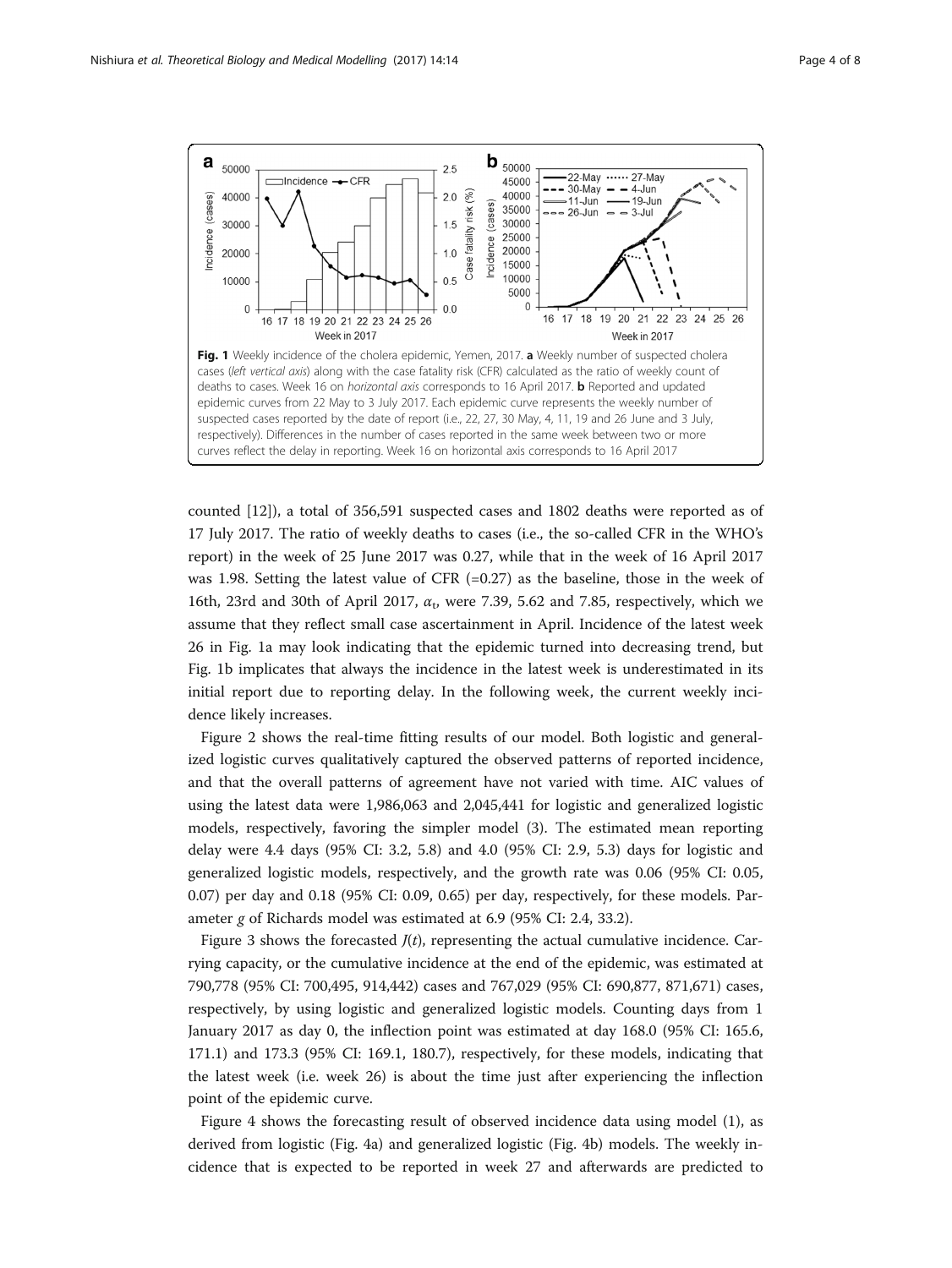<span id="page-4-0"></span>

decrease over time. The logistic curve yielded slower decline with evident reporting delay compared with Richards model.

## **Discussion**

The present research study responded to the cholera epidemic in Yemen, 2017 in real time. Using the weekly incidence of suspected cases, updated as a revised epidemic

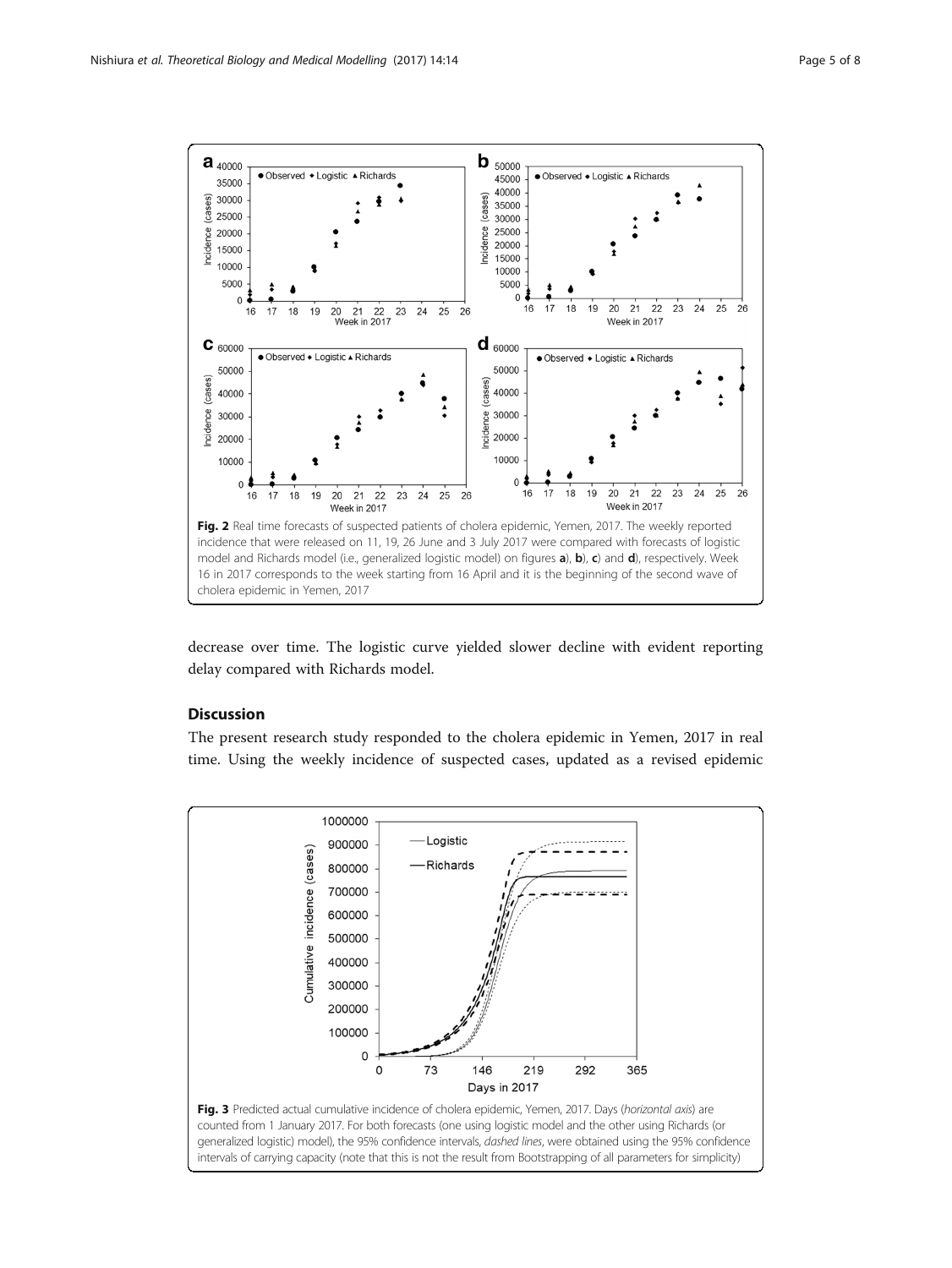<span id="page-5-0"></span>

curve every week, the reporting delay was explicitly incorporated into the model. Moreover, using the CFR (as calculated by the WHO which was implemented in a biased manner [[18\]](#page-7-0)), ascertainment bias was adjusted, enabling us to parameterize the family of logistic curves for modeling the unbiased incidence. As a result, it was estimated that we have just passed through the epidemic peak by week 26, and the unbiased cumulative incidence was forecasted to range from 690 to 910 thousand cases by the end of the epidemic. Doing so, while high incidence nearby epidemic peak may lead Yemen's people to feel that the epidemic is somewhat uncontrollable due to massive number of reported cases, we have been able to objectively demonstrate that the epidemic peak is likely over and elevate people's situation awareness through our "now-casting" approach.

To our knowledge, this modeling study is the first to elevate the situation awareness of the cholera epidemic in Yemen, 2017 via statistical forecasting of the epidemic. Employing parsimonious models with small number of parameters, the observed patterns of incidence and reporting were appropriately captured and we were successful in obtaining real time forecasts. While the epidemic peak was not directly identifiable as of week 26, 2017 only from reported data, the model has radically indicated that the inflection point has plausibly been passed. Moreover, jointly using the relative CFR with the abovementioned model with reporting delay, we assumed that the time period with high CFR involved relatively low ascertainment, enabling us to strongly feel that the qualitative patterns of unbiased epidemic curve can be captured.

Epidemiological modelers will experience similar epidemics in the future. What to be learnt from our modeling exercise are two folds. First, if the weekly incidence is reported in the up-to-the-minute manner and updated in later weeks, not a single data point but the entire epidemic curve must be precisely updated-and-reported. In the Yemen case, we initially intended to implement real time modeling using daily incidence data, but this intent was in vain mainly due to the absence of regular updates in the epidemic curves showing daily incidence. Second, not only the epidemic curve, but death data should also be consistently updated over time, so that it helps researchers to adjust ascertainment bias.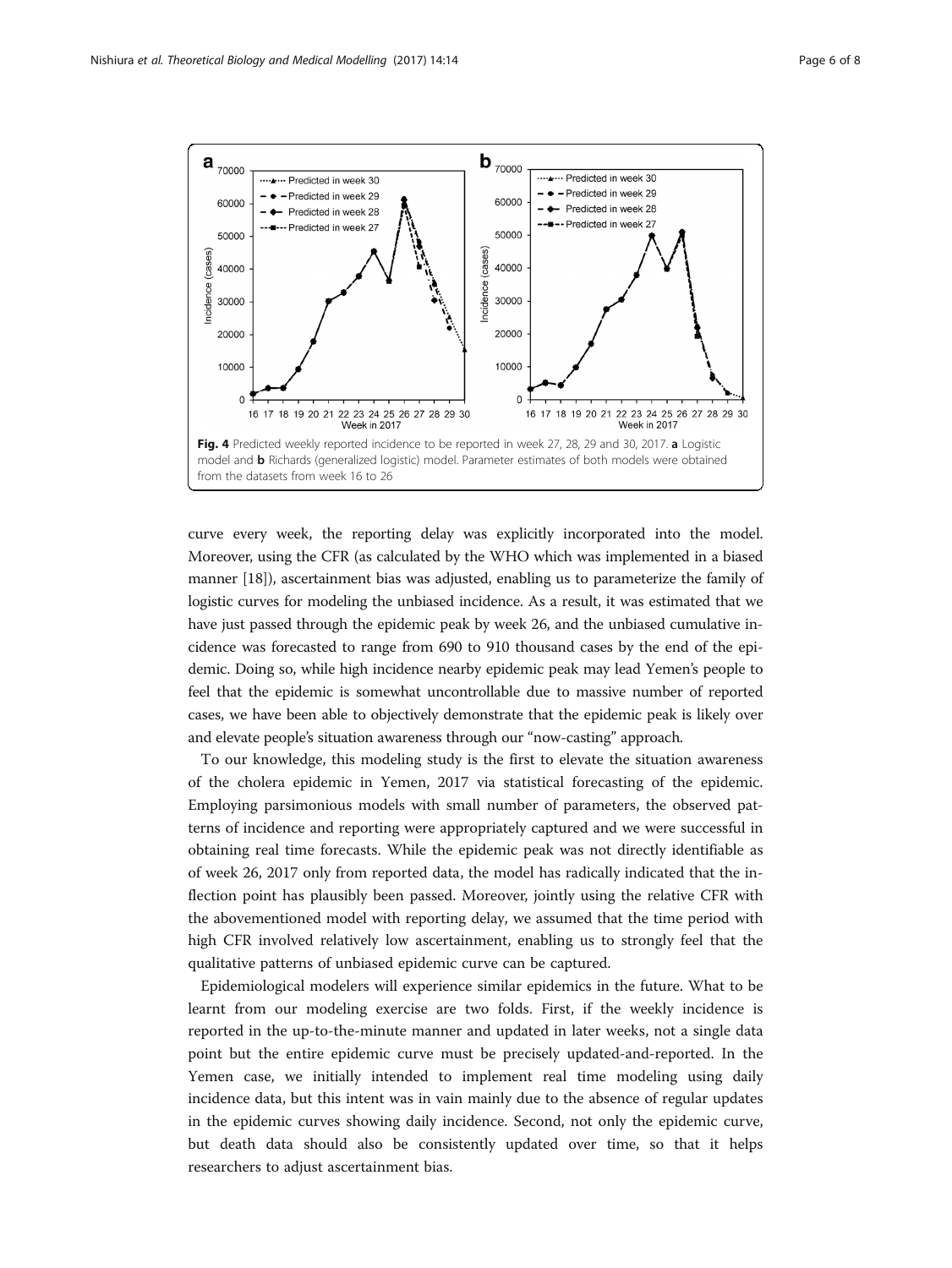Carrying capacity, or the cumulative incidence at the end of the epidemic, is worthy of further discussions. We estimated that  $K$  ranges from 690 to 910 thousand cases, but that value is dependent on our choice of the weekly CFR in week 26 (i.e. CFR = 0.27). If the actual CFR is greater than 0.27, our estimated K may be an overestimate. On the other hand, considering that the empirically observed CFR does not capture mild and asymptomatic infected individuals that are never reflected in the denominator of the CFR estimation, the estimated  $K$  may be a considerable underestimate.

Several limitations must be noted. First, we were not able to assure the quality of suspected cases at an individual level. Sometimes, weekly incidence in a specific week has decreased (rather than increase due to reporting delay) as the epidemic curve was updated, and in such an instance, we had to adopt the smallest latest value regardless of the week of update, because we had to avoid any decrease in the observed incidence as a function of week through minimum arbitrariness for adjustment. Second, the validity of forecast is limited due to the use of parsimonious phenomenological model. Prediction approaches using more mechanistic models would be beneficial. Third, our analysis rests on the dataset of entire Yemen, and we have not been able to dig into more detailed heterogeneous data. Spatio-temporal heterogeneity is known to play a key role in cholera transmission [\[19](#page-7-0), [20\]](#page-7-0) and that could allow examining the impact of environmental predictors on the transmission dynamics [\[21\]](#page-7-0). Fourth, our model cannot incorporate the population impact of interventions on the transmission dynamics, due to phenomenological nature of the model that we used.

While several modeling research subjects remain, the present study acted as the first to contribute to improving situation awareness of cholera epidemic in Yemen, 2017. Although the epidemic is predicted to start to decline, it is vital that ongoing resource allocations and countermeasures are tightly conducted to minimize potential number of victims.

#### Conclusions

The present study responded to the cholera epidemic in Yemen, 2017 in real time. Employing parsimonious models with small number of parameters, the observed patterns of incidence and reporting were appropriately captured. It was estimated that we have just passed through the epidemic peak by the end of week 26, and the weekly incidence was predicted to start to decrease in the following weeks. The unbiased cumulative incidence was forecasted to range from 690 to 910 thousand cases by the end of the epidemic.

#### Abbreviations

AIC: Akaike Information Criterion; CFR: Case fatality risk; CI: Confidence interval; WHO: World Health Organization

#### Acknowledgements

Not applicable.

#### Funding

HN received funding from the Japan Agency for Medical Research and Development, the Japanese Society for the Promotion of Science (KAKENHI Grant Numbers 16KT0130, 16 K15356 and 17H04701), the Japan Science and Technology Agency CREST program (JPMJCR1413) and the RISTEX program for Science of Science, Technology and Innovation Policy. BY received financial support from China Scholarship Council. The funders had no role in the study design, data collection and analysis, decision to publish, or manuscript preparation.

#### Availability of data and materials

Collected datasets are publicly available from reference [\[12\]](#page-7-0).